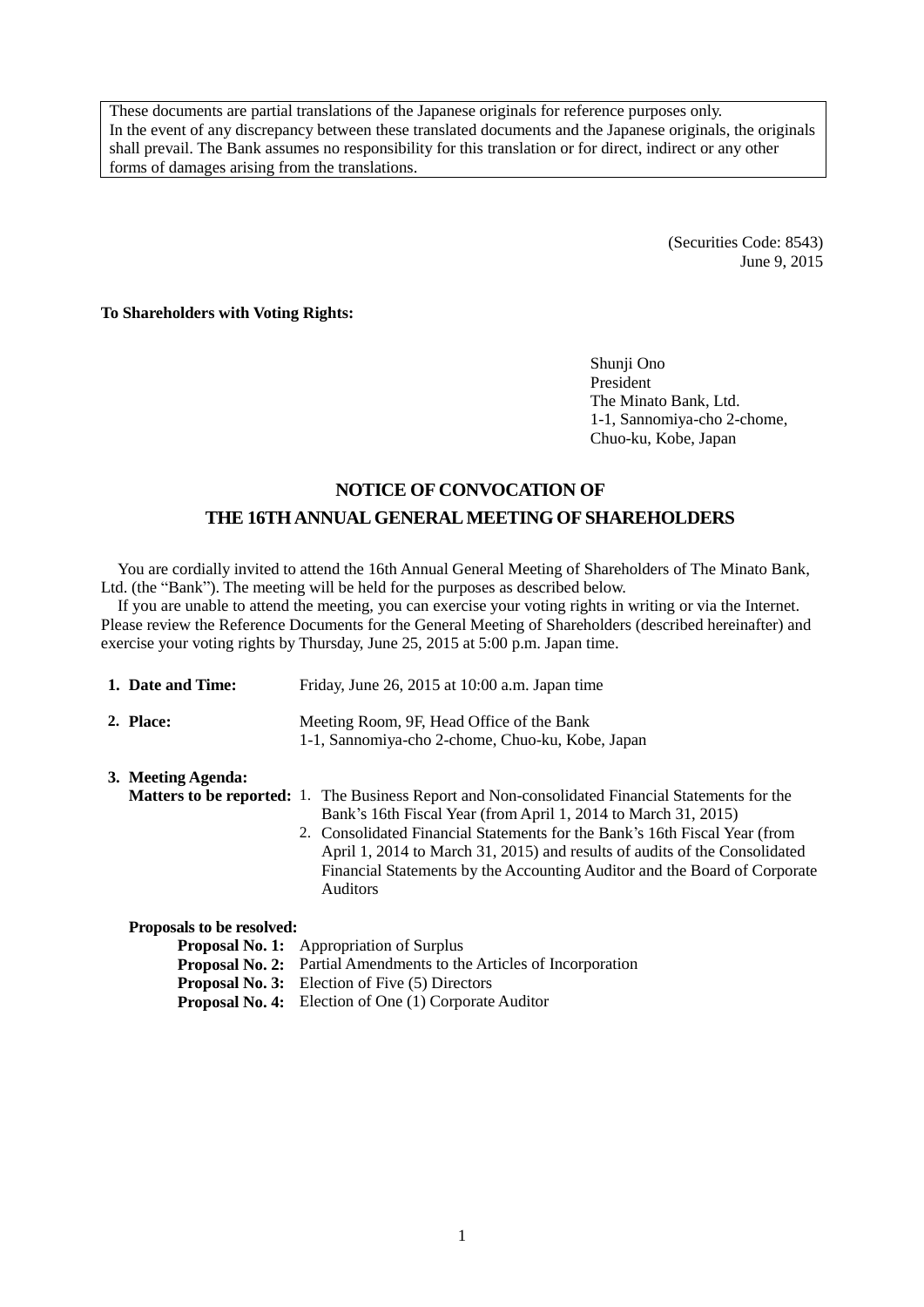#### **4. Exercise of Voting Rights:**

(1) Exercise of Voting Rights in Writing (Mail)

Please indicate your vote for or against the proposals on the enclosed Voting Rights Exercise Form and return it so that it is received by Thursday, June 25, 2015 at 5:00 p.m. Japan time.

(2) Exercise of Voting Rights via the Internet Please exercise your voting rights via the Internet by Thursday, June 25, 2015 at 5:00 p.m. Japan time.

End

◎ When attending the meeting, please submit the enclosed Voting Rights Exercise Form at the reception desk. Additionally, to conserve resources, please bring this Notice of Convocation with you.

- ◎ Of the documents required to be attached to this Notice of Convocation, the following items are posted on the Bank's website (http://www.minatobk.co.jp) and are therefore not included with this document, pursuant to laws and regulations and Article 24 of the Articles of Incorporation.
	- (1) Notes to Non-consolidated Financial Statements
	-
	- (2) Notes to Consolidated Financial Statements

Furthermore, the Non-consolidated Financial Statements and the Consolidated Financial Statements shown in the attached documents of this Notice of Convocation are a subset of the Non-consolidated Financial Statements and Consolidated Financial Statements audited by the Accounting Auditor during preparation of the Audit Report.

◎ In the event that revisions to the Reference Documents for the General Meeting of Shareholders, the Business Report, the Non-consolidated Financial Statements or the Consolidated Financial Statements are required, the revised items will be posted on the Bank's website (http://www.minatobk.co.jp).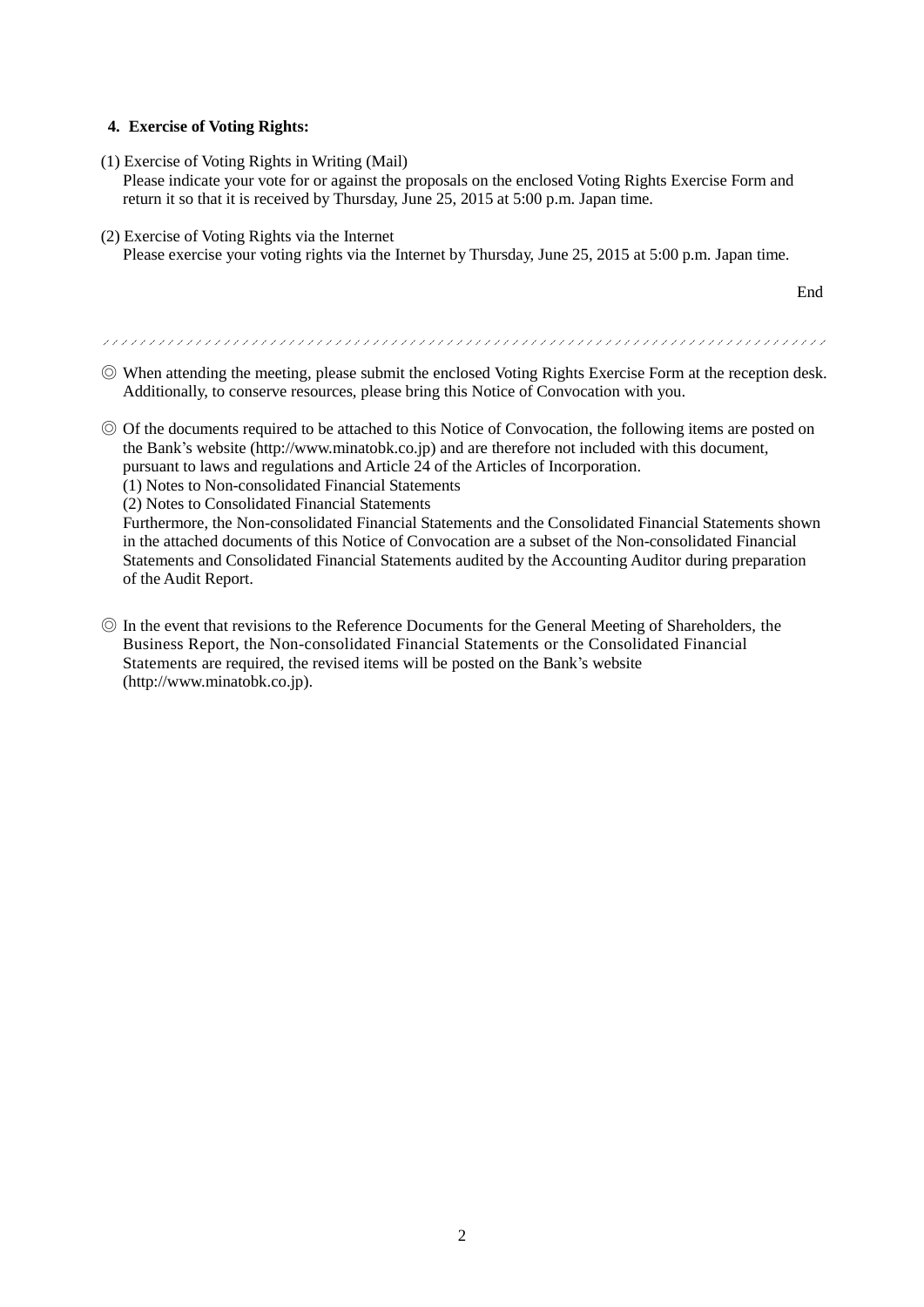# **Reference Documents for the General Meeting of Shareholders**

#### **Proposals and References**

#### **Proposal No. 1:** Appropriation of Surplus

In view of the public nature of banks, the Bank holds as its basic policy to expand its management fundamentals, aim to enrich its internal reserves, and implement stable dividends. Under this policy, appropriation of surplus for the fiscal year under review is proposed as follows.

- Matters concerning year-end dividends
- (1) Matters concerning the allotment of dividend property to shareholders and the total amount 5 yen per share of common stock, for a total of 2,051,587,635 yen
- (2) Effective date of distribution of surplus June 29, 2015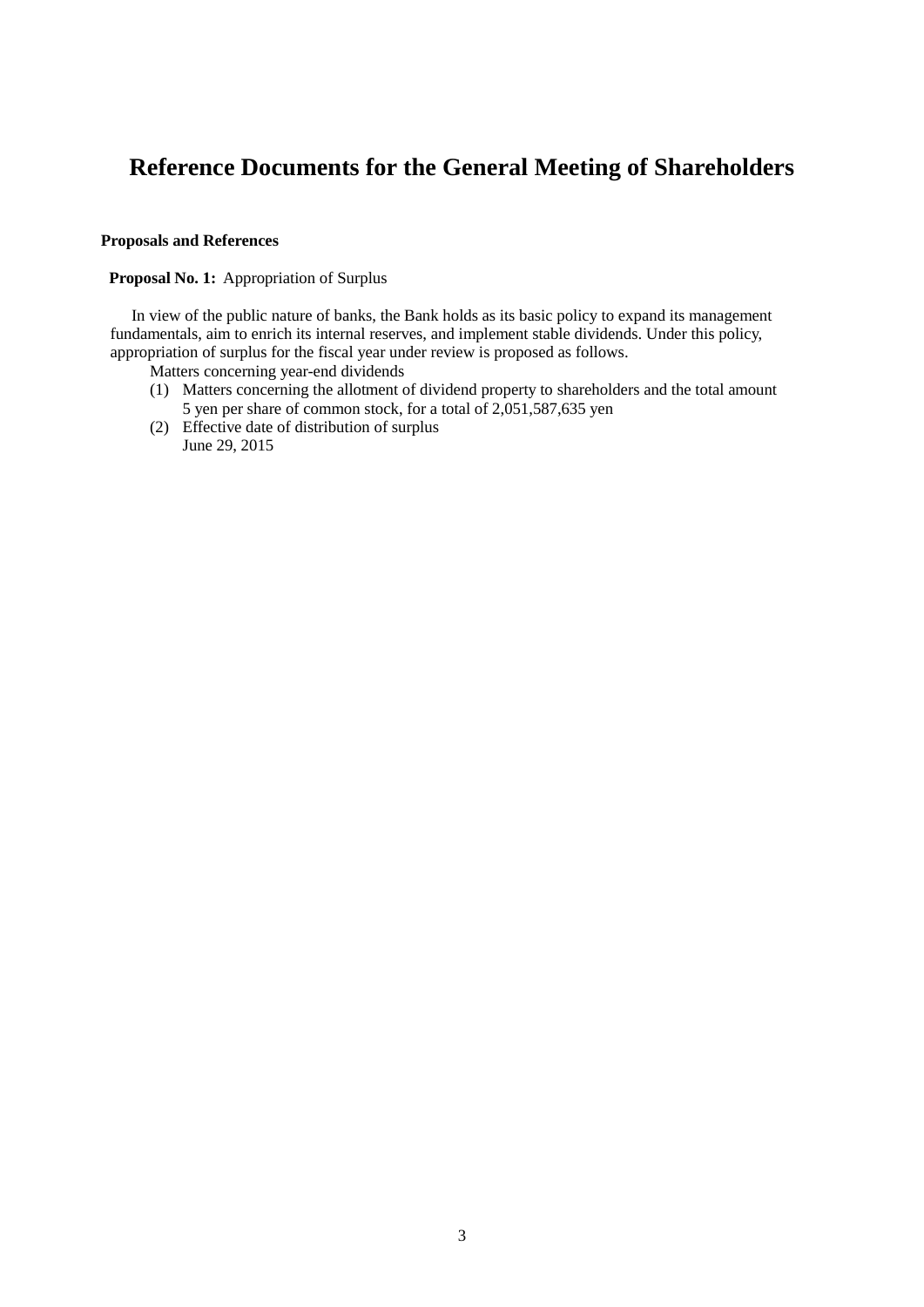#### **Proposal No. 2:** Partial Amendments to the Articles of Incorporation

1. Reason for the proposal

Due to the promulgation of the "Act for Partial Revision of the Companies Act" (Act No. 90 of 2014), it is now possible to conclude liability limitation agreements with Directors who are not involved in business execution and Corporate Auditors, and to allow them to maximize fulfillment of their roles, the Bank proposes amendments to Article 36 and Article 44 of the current Articles of Incorporation.

Additionally, the amendments to Article 36 have received approval from each Corporate Auditor.

2. Content of the amendments

The content of the amendments is as follows:

(Underlines indicate amended sections.)

| <b>Current Articles of Incorporation</b>                                                                                                                                                                                                                                                                                                                                                                                                                                               | <b>Proposed Amendments</b>                                                                                                                                                                                                                                                                                                                                                                                                                                                |  |  |
|----------------------------------------------------------------------------------------------------------------------------------------------------------------------------------------------------------------------------------------------------------------------------------------------------------------------------------------------------------------------------------------------------------------------------------------------------------------------------------------|---------------------------------------------------------------------------------------------------------------------------------------------------------------------------------------------------------------------------------------------------------------------------------------------------------------------------------------------------------------------------------------------------------------------------------------------------------------------------|--|--|
| <b>CHAPTER V</b><br>DIRECTORS AND BOARD OF DIRECTORS<br>(Liability limitation agreements for External Directors)<br>Pursuant to Article 427, Paragraph 1 of the<br>Article 36<br>Companies Act, the Bank may conclude<br>agreements with External Directors to limit<br>liability for damages resulting from<br>negligence in duties. However, the limit of<br>liability shall be the amount stipulated by<br>laws and regulations.                                                    | <b>CHAPTER V</b><br>DIRECTORS AND BOARD OF DIRECTORS<br>(Liability limitation agreements for Directors)<br>Pursuant to Article 427, Paragraph 1 of the<br>Article 36<br>Companies Act, the Bank may conclude<br>agreements with Directors (excluding<br>Directors involved in business execution) to<br>limit liability for damages resulting from<br>negligence in duties. However, the limit of<br>liability shall be the amount stipulated by<br>laws and regulations. |  |  |
| <b>CHAPTER VI</b><br>CORPORATE AUDITORS AND BOARD OF<br><b>CORPORATE AUDITORS)</b><br>(Liability limitation agreements for External Corporate<br>Auditors)<br>Article 44<br>Pursuant to Article 427, Paragraph 1 of the<br>Companies Act, the Bank may conclude<br>agreements with External Corporate Auditors<br>to limit liability for damages resulting from<br>negligence in duties. However, the limit of<br>liability shall be the amount stipulated by<br>laws and regulations. | <b>CHAPTER VI</b><br>CORPORATE AUDITORS AND BOARD OF<br><b>CORPORATE AUDITORS)</b><br>(Liability limitation agreements for Corporate Auditors)<br>Pursuant to Article 427, Paragraph 1 of the<br>Article 44<br>Companies Act, the Bank may conclude<br>agreements with Corporate Auditors to limit<br>liability for damages resulting from<br>negligence in duties. However, the limit of<br>liability shall be the amount stipulated by<br>laws and regulations.         |  |  |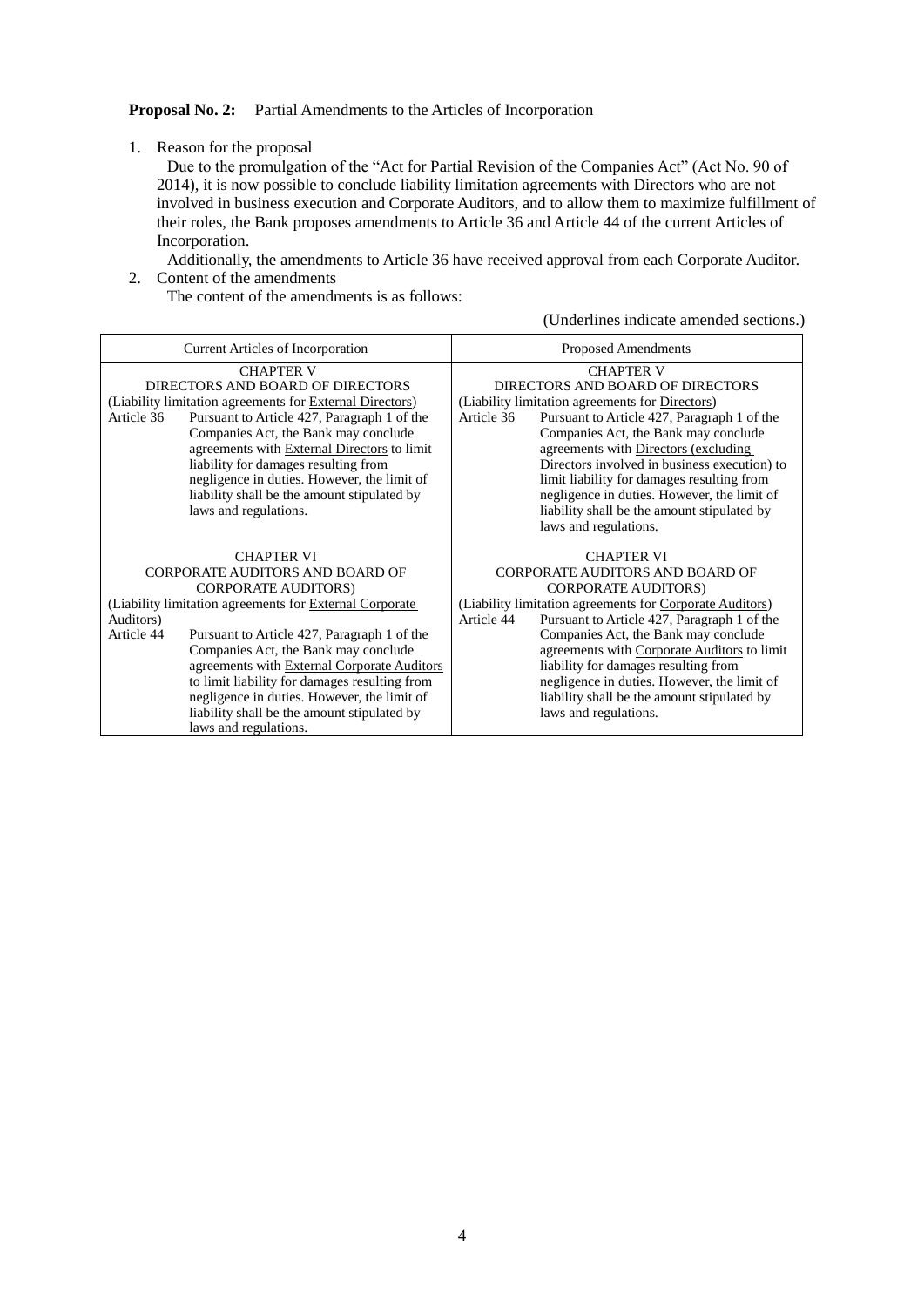### **Proposal No. 3:** Election of Five (5) Directors

The terms of office of three (3) Directors: Messrs. Shunji Ono, Hisashi Yasukuni, and Tadaharu Ohashi will expire at the conclusion of this Annual General Meeting of Shareholders, and Messrs. Seiji Goto and Shigeru Sadakari resigned from their posts as Director on April 30, 2015. Accordingly, the election of five (5) Directors is proposed.

The candidates are as follows:

|                | Name<br>(Date of birth)             | Past experience, positions, responsibilities, |                                                                                                                                                       | Number of     |
|----------------|-------------------------------------|-----------------------------------------------|-------------------------------------------------------------------------------------------------------------------------------------------------------|---------------|
| No.            |                                     |                                               |                                                                                                                                                       | shares of the |
|                |                                     |                                               | and significant concurrent positions                                                                                                                  |               |
|                | Shunji Ono<br>(Jun. 28, 1950)       | Apr.<br>Jun.                                  | 1973 Joined The Kobe Bank, Ltd.<br>2002 Executive Officer and General Manager, Public Entity Sales<br>Department, Sumitomo Mitsui Banking Corporation |               |
|                |                                     | Jun.                                          | 2005 Managing Executive Officer                                                                                                                       |               |
|                |                                     | Apr.                                          | 2006 Senior Managing Director                                                                                                                         | 151,000       |
| 1              |                                     | Apr.                                          | 2007 Director                                                                                                                                         | shares        |
|                |                                     | May                                           | 2007 Executive Vice President, the Bank                                                                                                               |               |
|                |                                     | Jun.                                          | 2007 Vice President and Executive Vice President                                                                                                      |               |
|                |                                     | Jun.                                          | 2010 President and CEO (current position)                                                                                                             |               |
|                |                                     | (Responsibilities)                            |                                                                                                                                                       |               |
|                |                                     | <b>Audit Department</b>                       |                                                                                                                                                       |               |
|                | Hisashi Yasukuni<br>(Apr. 25, 1957) | Apr.                                          | 1981 Joined The Hanshin Sogo Bank, Ltd.                                                                                                               |               |
|                |                                     | Jun.                                          | 2002 General Manager, Kamigori Branch, the Bank                                                                                                       |               |
|                |                                     | Apr.                                          | 2004 Deputy General Manager, Credit Department I                                                                                                      |               |
|                |                                     | Oct.                                          | 2006 General Manager, Nishinomiya Branch                                                                                                              |               |
|                |                                     | Apr.                                          | 2009 Executive Officer and General Manager, Head Office                                                                                               |               |
| $\overline{2}$ |                                     |                                               | <b>Business Promotion</b>                                                                                                                             | 42,000        |
|                |                                     | Apr.                                          | 2011 Managing Executive Officer                                                                                                                       | shares        |
|                |                                     | Jun.                                          | 2011 Managing Director and Managing Executive Officer (current                                                                                        |               |
|                |                                     |                                               | position)                                                                                                                                             |               |
|                |                                     | (Responsibilities)                            |                                                                                                                                                       |               |
|                |                                     |                                               | Credit Planning Department, Credit Department, Corporate Consulting                                                                                   |               |
|                |                                     |                                               | Department, Credit Administration Department, Loan Credit Section                                                                                     |               |
|                | Tadaharu Ohashi<br>(Nov. 9, 1944)   | Apr.                                          | 1969 Joined Kawasaki Heavy Industries, Ltd.                                                                                                           |               |
|                |                                     | Jun.                                          | 2003 Senior Vice President                                                                                                                            |               |
|                |                                     | Apr.                                          | 2005 Senior Executive Vice President                                                                                                                  |               |
|                |                                     | Jun.                                          | 2005 President                                                                                                                                        |               |
| 3              |                                     | Jun.                                          | 2009 Chairman of the Board                                                                                                                            | 5,000         |
|                |                                     | Jun.                                          | 2013 Counselor (current position)                                                                                                                     | shares        |
|                |                                     | Jun.                                          | 2013 Director, the Bank (current position)                                                                                                            |               |
|                |                                     |                                               | (Significant concurrent positions)                                                                                                                    |               |
|                |                                     |                                               | Counselor, Kawasaki Heavy Industries, Ltd.                                                                                                            |               |
|                |                                     |                                               | Chairman, The Kobe Chamber of Commerce and Industry                                                                                                   |               |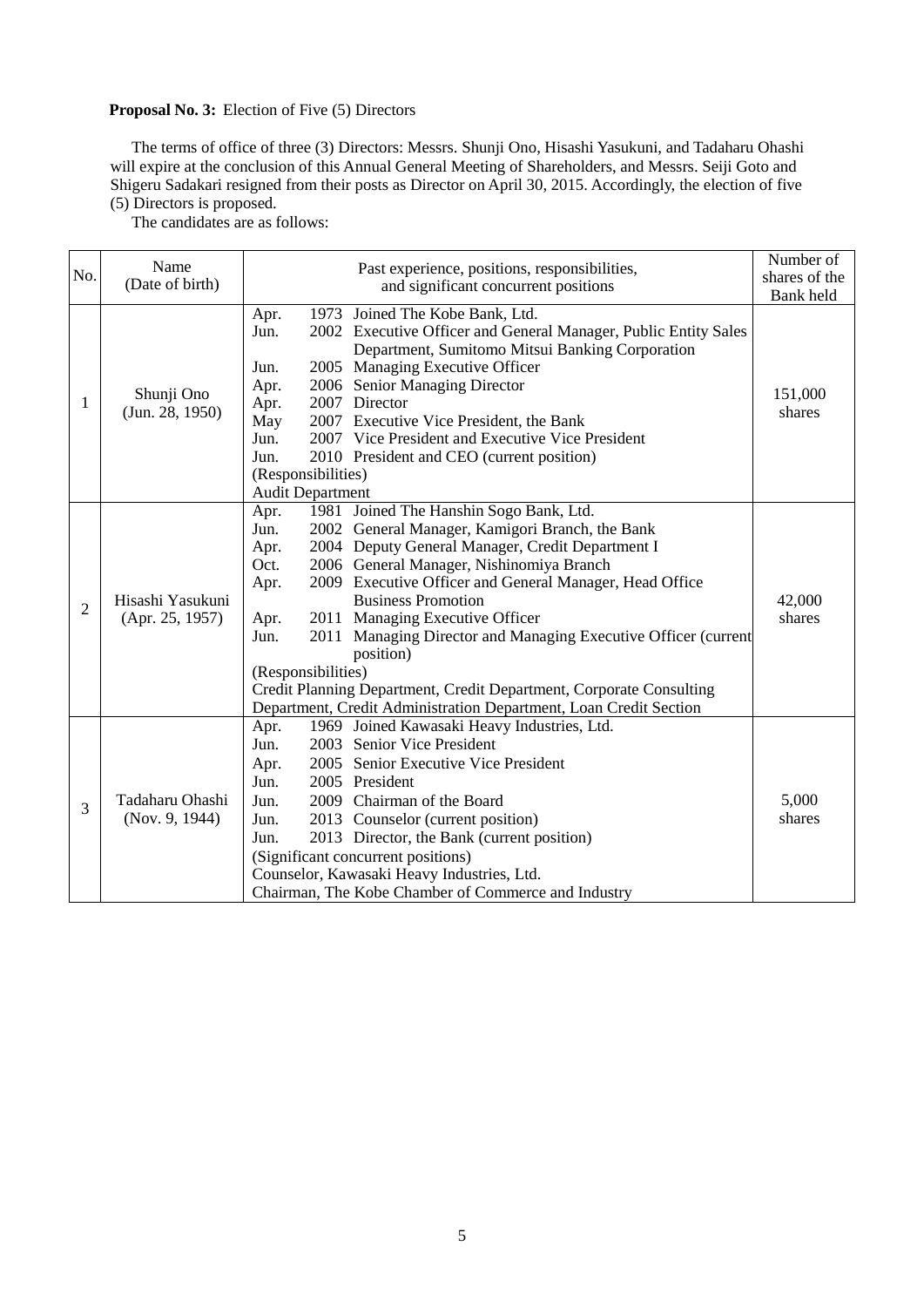|      | Name                               |                                                                                                   |  |                                                                     | Number of        |
|------|------------------------------------|---------------------------------------------------------------------------------------------------|--|---------------------------------------------------------------------|------------------|
| No.  | (Date of birth)                    |                                                                                                   |  | Past experience, positions, responsibilities,                       | shares of the    |
|      |                                    |                                                                                                   |  | and significant concurrent positions                                | Bank held        |
|      |                                    | Apr.                                                                                              |  | 1980 Joined Taiyo Kobe Bank Limited                                 |                  |
|      |                                    | Oct.                                                                                              |  | 2002 General Manager, Kishiwada Corporate Business Office,          |                  |
|      |                                    |                                                                                                   |  | Sumitomo Mitsui Banking Corporation                                 | $\boldsymbol{0}$ |
|      |                                    | Apr.                                                                                              |  | 2004 General Manager, Nishinomiya Corporate Business Office         |                  |
|      |                                    | Apr.                                                                                              |  | 2006 General Manager, Dojima Corporate Business Office I            |                  |
|      |                                    | Apr.                                                                                              |  | 2008 General Manager, Kobe Corporate Business Office II             |                  |
|      |                                    | Apr.                                                                                              |  | 2010 Executive Officer and General Manager, Kobe Corporate          |                  |
| $4*$ | Hiroaki Hattori                    |                                                                                                   |  | <b>Business Division</b>                                            |                  |
|      | (Dec. 4, 1956)                     | Apr.                                                                                              |  | 2012 Managing Executive Officer and General Manager, Kobe           | shares           |
|      |                                    |                                                                                                   |  | Corporate Business Division, General Manager,                       |                  |
|      |                                    |                                                                                                   |  | Chu-shikoku Corporate Business Division                             |                  |
|      |                                    | May                                                                                               |  | 2015 Executive Vice President, the Bank (current position)          |                  |
|      |                                    | (Responsibilities)                                                                                |  |                                                                     |                  |
|      |                                    | Customers Relationship Management Department, Business Planning                                   |  |                                                                     |                  |
|      |                                    |                                                                                                   |  | Department, Branch Support Department, Region Strategy Division,    |                  |
|      |                                    |                                                                                                   |  | <b>Business Support Division, International Business Department</b> |                  |
|      | Wataru Takahashi<br>(Sep. 6, 1954) | Apr.                                                                                              |  | 1978 Joined Bank of Japan                                           |                  |
|      |                                    | Mar.                                                                                              |  | 2002 Associate Director-General, International Department           |                  |
|      |                                    | Jul.                                                                                              |  | 2004 Deputy Director-General, International Department              |                  |
|      |                                    | Aug.                                                                                              |  | 2006 Director-General, Institute for Monetary and Economic          |                  |
|      |                                    |                                                                                                   |  | <b>Studies</b>                                                      |                  |
|      |                                    | Apr.                                                                                              |  | 2011 Senior Research Fellow, Institute for Monetary and             |                  |
|      |                                    |                                                                                                   |  | <b>Economic Studies</b>                                             |                  |
|      |                                    | Jul.                                                                                              |  | 2011 Professor, Research Institute for Economics and Business       | $\overline{0}$   |
| $5*$ |                                    |                                                                                                   |  | Administration, Kobe University (seconded)                          | shares           |
|      |                                    | Apr.                                                                                              |  | 2013 Professor, Faculty of Economics, Osaka University of           |                  |
|      |                                    |                                                                                                   |  | Economics (current position)                                        |                  |
|      |                                    | Apr.                                                                                              |  | 2013 Research Fellow, Research Institute for Economics and          |                  |
|      |                                    | Business Administration, Kobe University (current position)                                       |  |                                                                     |                  |
|      |                                    | (Significant concurrent positions)                                                                |  |                                                                     |                  |
|      |                                    | Professor, Faculty of Economics, Osaka University of Economics                                    |  |                                                                     |                  |
|      |                                    |                                                                                                   |  |                                                                     |                  |
|      |                                    | Research Fellow, Research Institute for Economics and Business<br>Administration, Kobe University |  |                                                                     |                  |

Notes: 1. No conflict of interest exists between the Bank and the above candidates for Directors.

2. Of the candidates for Director, Messrs. Tadaharu Ohashi and Wataru Takahashi are candidates for External Director. Matters concerning the above two candidates are as shown below.

(1) Reasons for selection as candidates for External Director

- Mr. Tadaharu Ohashi has a wealth of experience and a wide range of view as a manager, and is providing appropriate views and suggestions as an External Director of the Bank, and the Bank proposes his continued election as an External Director. Additionally, his term of office as External Director of the Bank will be two (2) years at the close of this General Meeting. Furthermore, he has been designated as an Independent Director/Auditor pursuant to the stipulations of the Tokyo Stock Exchange, Inc. and has been submitted to the aforementioned Exchange.
- Mr. Wataru Takahashi has not been directly involved in corporate management including as an External Director, but has a wealth of experience and a wide range of views regarding finance as an academic, and the Bank has determined that he is appropriate as an External Director. Furthermore, the Bank plans to submit documentation to the Tokyo Stock Exchange, Inc. designating him as an Independent Director/Auditor.

(2) Liability limitation agreements

 To allow for External Directors to fully perform their expected duties, based on Article 427, Paragraph 1 of the Companies Act, the Bank has stipulated in Article 36 of the Articles of Incorporation that the Bank may conclude agreements with External Directors to limit their liability for damages resulting from negligence of duties. As a result, the Bank has currently concluded a liability limitation agreement with Mr. Tadaharu Ohashi, and if he is reappointed as Director, the Bank plans to continue with this agreement. Concerning Mr. Wataru Takahashi, if he is elected as Director, the Bank plans to conclude a liability limitation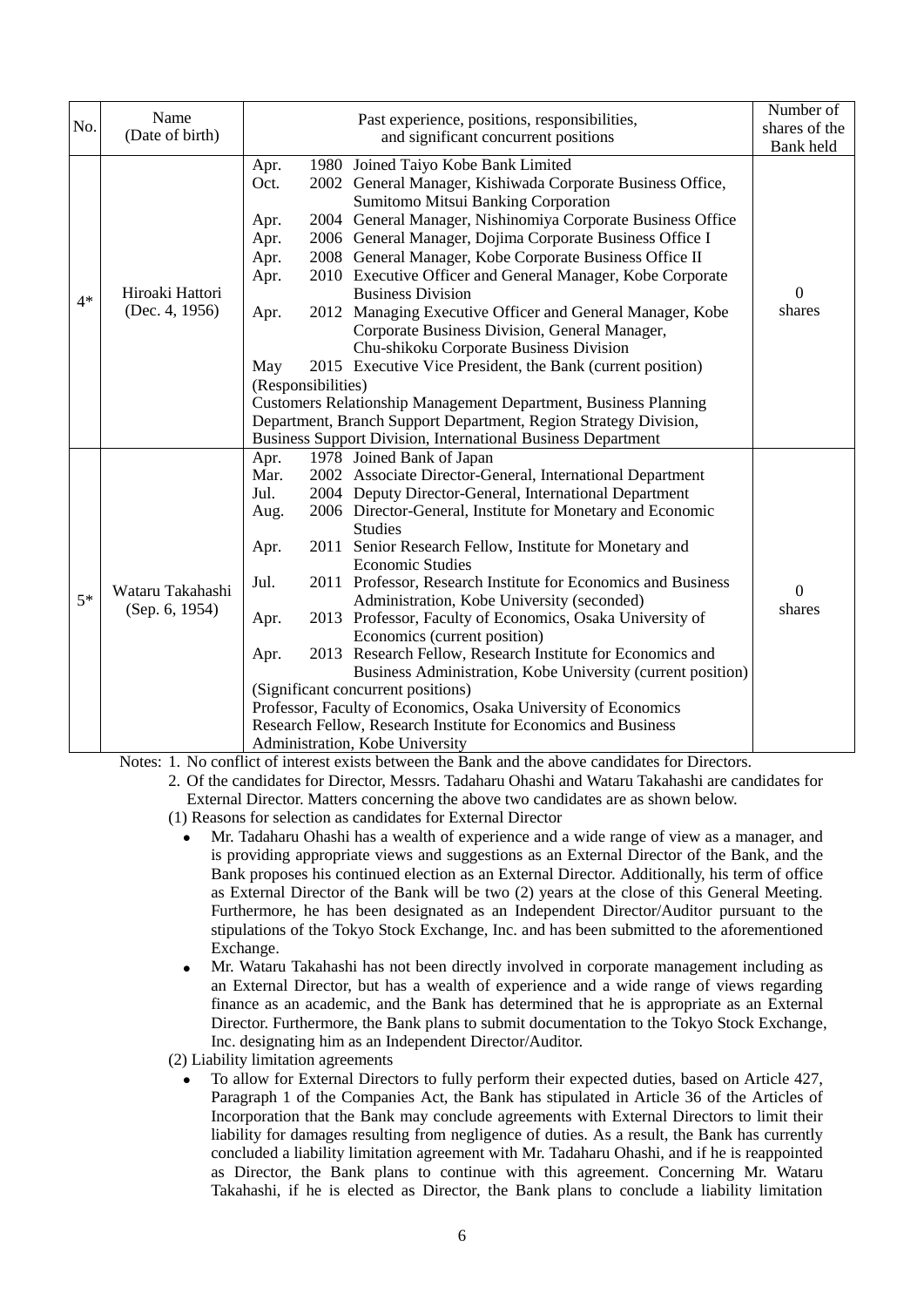agreement with him. Furthermore, if Proposal No. 2 "Partial Amendments to the Articles of Incorporation" is approved, it will then become possible to conclude such agreements with "Directors (excluding Directors involved in business execution)" including External Directors. The content of the liability limitation agreement is as follows.

- In the event that negligence of duties by External Directors causes liability damages to the Bank, provided that the External Director was acting in good faith and without gross negligence, the External Director will be liable for maximum damages that are the minimum amount stipulated by Article 425, Paragraph 1 of the Companies Act, and any amounts in excess of this amount shall be exempt.
- 3. \* denotes a new candidate for Director.